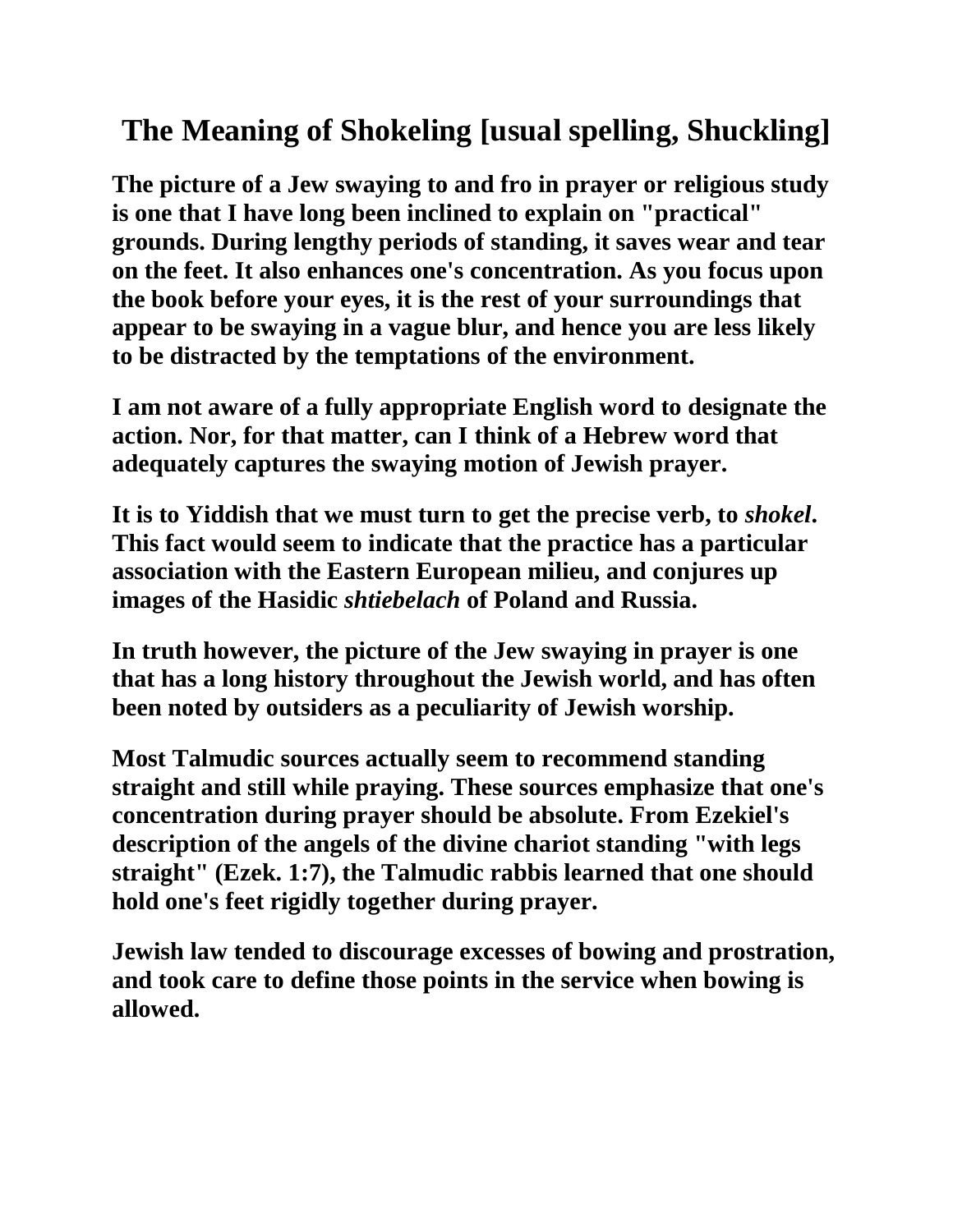**It is related nonetheless that Rabbi Akiva, when praying privately, would be left in one corner and be found later in another, because of his constant bowing and prostrations.**

## **The Kuzari**

**By the beginning of the Middle Ages the Jews of Arabia were already notorious for their** *shokeling***--to the extent that an old Arabic poem uses it as an image to describe the swaying of a camel.**

**By the 11th century the practice of** *shokeling* **had come to be regarded as an identifying mark among the Jews of Muslim Spain.**

**Thus, we find a reference to it in one of the theological classics of the time, Rabbi Judah Halevi's** *Kuzari***. This famous work took the form of a philosophical dialogue between a rabbi and the king of the Khazars, a Mongol kingdom in Russia whose leaders had adopted Judaism in the 8th century.**

**The** *Kuzari***, presenting a fictionalized account of the arguments which ultimately persuaded the king to accept Judaism, focuses on a variety of sober topics in the areas of philosophy, science, Torah, Hebrew language and Jewish history. Amidst all this serious theology, the Khazar king cannot resist asking his Jewish teacher why Jews move to and fro when reading the Bible.**

**The Rabbi begins by offering a conventionally held view: "it is said that it is done in order to arouse natural heat."**

**He then proceeds to suggest his own theory: Originally, there were not enough books to go around, and ten or more individuals would have to share a single text. Each would have to bend down towards the book in order to have his turn at reading, then stand back to let others have a peek. "This resulted in a continual bending and sitting**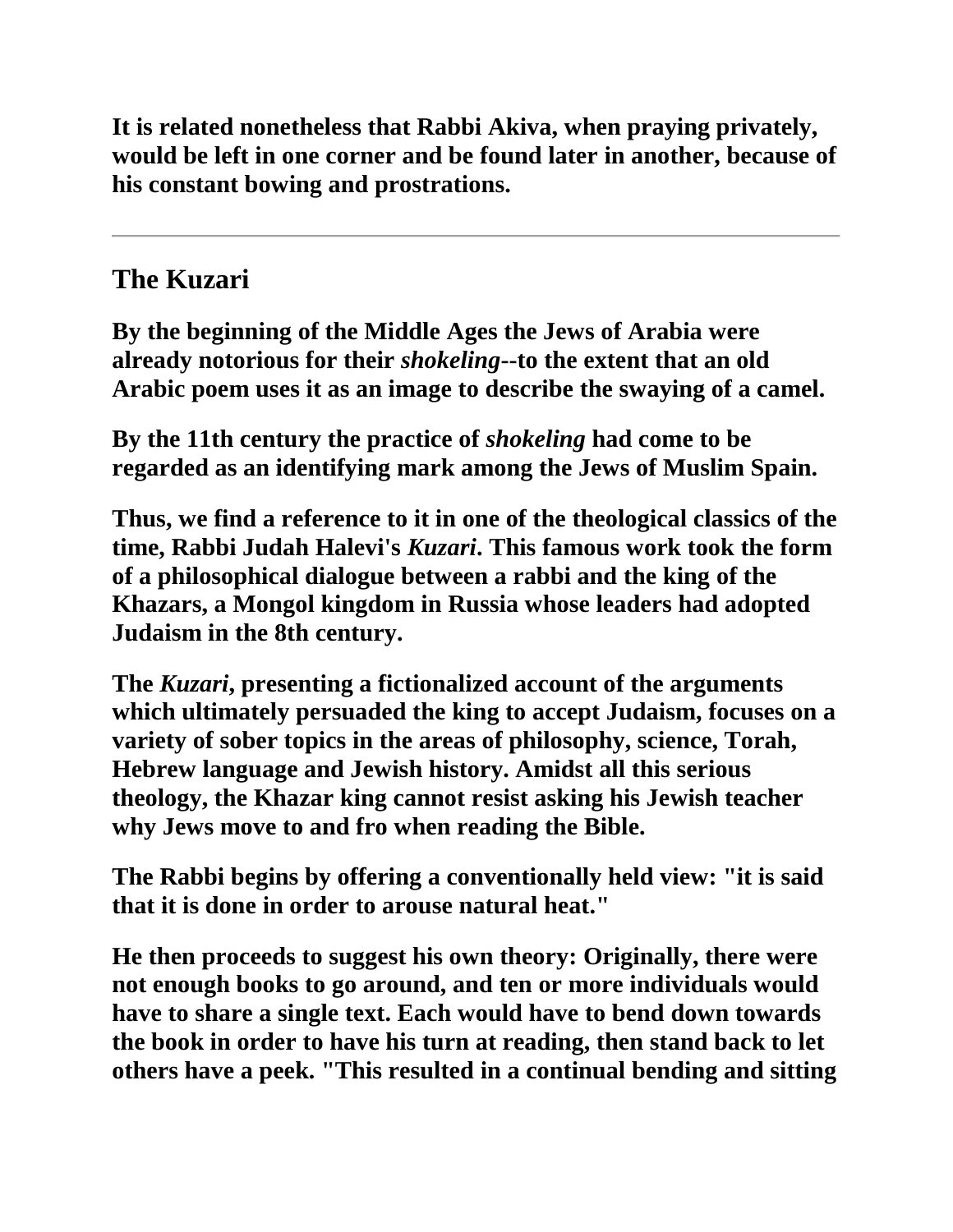**up... Then it became a habit through constant seeing, observing and imitating, which is in man's nature."**

**A similar theory, current in contemporary Israeli "folklore," explains that Yemenite Jews are often able to read books from unusual angles as a result of the dearth of books in the "old country." Several students would have to sit around a single rare volume, each one observing it from a different direction. The story does indeed have a ring of plausibility.**

## **Igniting the Soul**

**The phenomenon of** *shokeling* **during religious study was conspicuous enough to be addressed by the** *Zohar***, the classic of Jewish mysticism composed in 13th century Spain. The hero of the book, Rabbi Simeon ben Yohai, is asked by his students why it is only the Jews who move back and forth when learning Torah.**

**Rabbi Simeon begins his beautiful reply by observing that the soul of a Jew derives mystically from the Celestial Torah. Thus, through hearing a word of Torah the soul is immediately ignited like the wick of a lamp, as it is joined with its supernal source.**

**By swaying during Torah study, the Jew's body is actually quivering to the flame-like rhythm of his soul. No other people, says Rabbi Simeon, possesses such a mystical connection to the divine Torah.**

**Christian observers were also aware of the Jewish proclivity towards** *shokeling***. An interesting testimony to this fact can be found in the margins of a 13th century Latin manuscript of the** *Histories of Peter Comestor***, a popular medieval retelling of biblical history.**

**The marginal glosses in question were composed by one Abbas (i.e. Abbot) Johannes de Brach, a figure who demonstrates an impressive expertise in Jewish as well as Christian and Greek**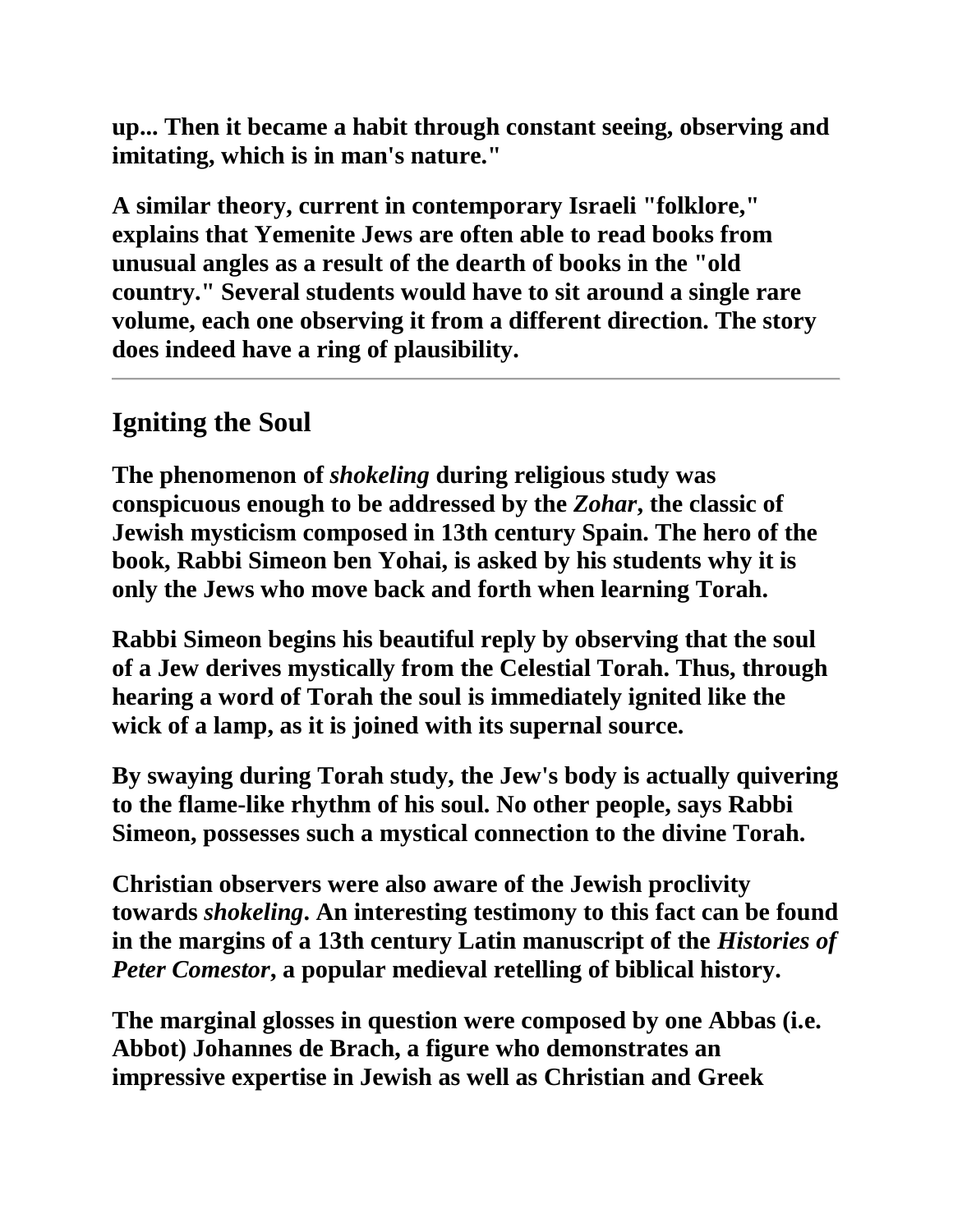**scholarship, including a measure of familiarity with the Hebrew language.**

**When he reaches the description of the revelation at Mount Sinai, and to the verse (Exodus 19:18), "And the** *whole mount quaked terribly,"* **Abbot Johannes makes the following observation, "Thence it is that the Jews still quake at their prayer, representing the quaking at the mount."**

**The remark sounds uncannily like a typical Jewish Midrash, though I am not aware of any Jewish source that presents such an explanation.**

**A very similar interpretation however is found in an almost contemporary Spanish Jewish commentary, that of R. Jacob ben Asher, known as the** *Ba'al Ha-Turim***. Rabbi Jacob links the custom to a verse a few lines earlier in Exodus (19:16) "And all the people that were in the camp trembled."**

**It is obvious, in any case, that the Jews in 13th century Europe were known for their** *shokeling* **during prayer.**

#### **Call for Decorum**

**By the time we get to the 19th century the emancipated and religiously enlightened Jews of Germany have little sympathy for the traditional swaying during religious services. Shokeling is grouped with other traditional practices which are regarded as violations of the solemnity and decorum appropriate to a place of worship.** 

**A very articulate call for religious reform, composed by Eliezer Liebermann in Dessau 1818, contrasts the typical Jewish service with that of the non-Jew: "Why should we not draw a lesson from the people among whom we live? Look at the Gentiles and see how**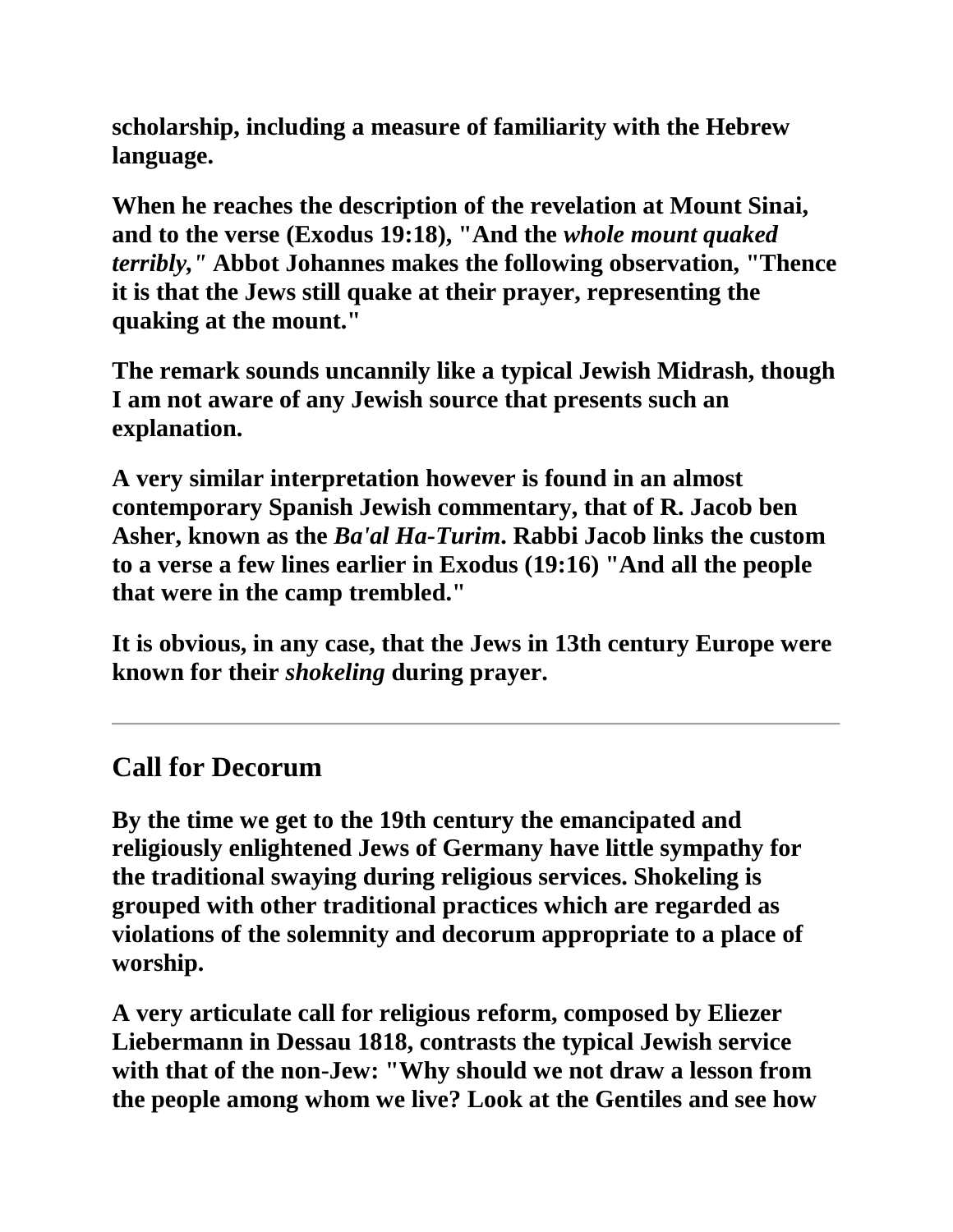**they stand in awe and reverence and with good manners in their house of prayer. No one utters a word,** *no one moves a limb***..."**

**It is perhaps significant that, according to an uncorroborated report by the historian Heinrich Graetz, Liebermann eventually converted to Catholicism.**

**This insistence on standing still during the service was justified by the Reformers on grounds of promoting respect and orderliness in a house of worship. Over the last two centuries it came to be linked with a number of related changes in the structure of the synagogue service.**

**Thus, for example, we now find a widespread use of professional cantors, rather than lay prayer leaders. The** *bimah* **is moved from the middle of the sanctuary to a stage-like structure at its front. The cantors begin to turn towards the congregants, instead of leading them by facing in the same direction.**

#### **Congregation as Audience**

**All these changes, which became particularly widespread in North American Judaism, have legitimate historical precedents or aesthetic justifications. Taken together, however, they produced a common outcome: to place the congregation in the role of an "audience," passively observing as someone else conducts the service for them.**

**Sociologists and historians of modern Judaism have generally understood this phenomenon as a recognition of the fact that significant proportions of the American communities are no longer knowledgeable enough to participate actively in the services. This fact serves at once to reflect and promote alienation from the community.**